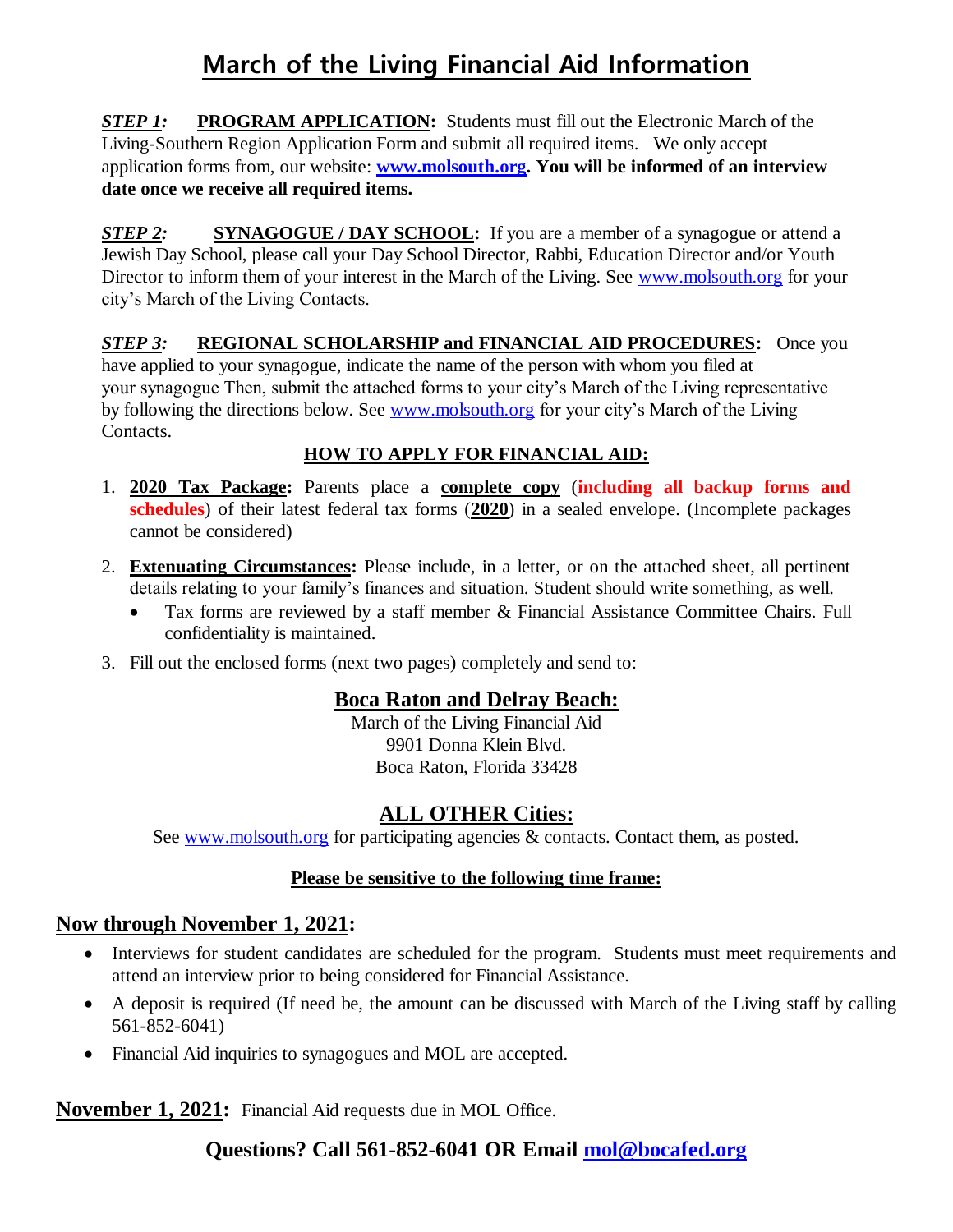## **FINANCIAL AID REQUEST for the MARCH of the LIVING**

#### **Financial Aid is considered in a confidential manner. The Southern Region prides itself on awarding assistance to all families with valid requests.**

| Age: Crade: Crade: Student Email: (No school emails): Canadian Magnetic Crame Crame Contains and Student Email: (No school emails): |                                                       |  |                  |                                                                    |           |  |
|-------------------------------------------------------------------------------------------------------------------------------------|-------------------------------------------------------|--|------------------|--------------------------------------------------------------------|-----------|--|
| Parent(s)                                                                                                                           |                                                       |  |                  |                                                                    |           |  |
|                                                                                                                                     | Parent 1                                              |  |                  | Parent 2                                                           |           |  |
| Parent(s)                                                                                                                           |                                                       |  |                  |                                                                    |           |  |
| Parent(s)                                                                                                                           | Parent 1                                              |  |                  | Parent 2                                                           |           |  |
|                                                                                                                                     |                                                       |  |                  | <u> 1989 - Jan James James Barnett, fransk politiker (d. 1989)</u> |           |  |
|                                                                                                                                     | Parent 1 (Home)<br>Parent 1 (Cell)<br>Parent 1 (Work) |  |                  | Parent 2 (Home)                                                    |           |  |
|                                                                                                                                     |                                                       |  |                  | Parent 2 (Cell)                                                    |           |  |
|                                                                                                                                     |                                                       |  |                  | Parent 2 (Work)                                                    |           |  |
| Parent(s)<br>Addresses:                                                                                                             |                                                       |  |                  |                                                                    |           |  |
| Parent 1 Home Street Address                                                                                                        |                                                       |  | City             | <b>State</b>                                                       | Zip       |  |
|                                                                                                                                     |                                                       |  |                  |                                                                    |           |  |
|                                                                                                                                     | <b>Parent 2 Home Street Address</b>                   |  | City             | <b>State</b>                                                       | Zip       |  |
| Parent's Marital Status: □ Married □ Divorced                                                                                       |                                                       |  | $\Box$ Separated | $\Box$ Single                                                      | □ Widowed |  |
|                                                                                                                                     |                                                       |  |                  |                                                                    |           |  |
|                                                                                                                                     |                                                       |  |                  |                                                                    |           |  |
| Have you applied to your synagogue for financial assistance?                                                                        |                                                       |  | $\Box$ YES       | $\square$ NO                                                       |           |  |
|                                                                                                                                     |                                                       |  |                  |                                                                    |           |  |
|                                                                                                                                     |                                                       |  |                  |                                                                    |           |  |
|                                                                                                                                     |                                                       |  |                  |                                                                    |           |  |
|                                                                                                                                     |                                                       |  |                  |                                                                    |           |  |